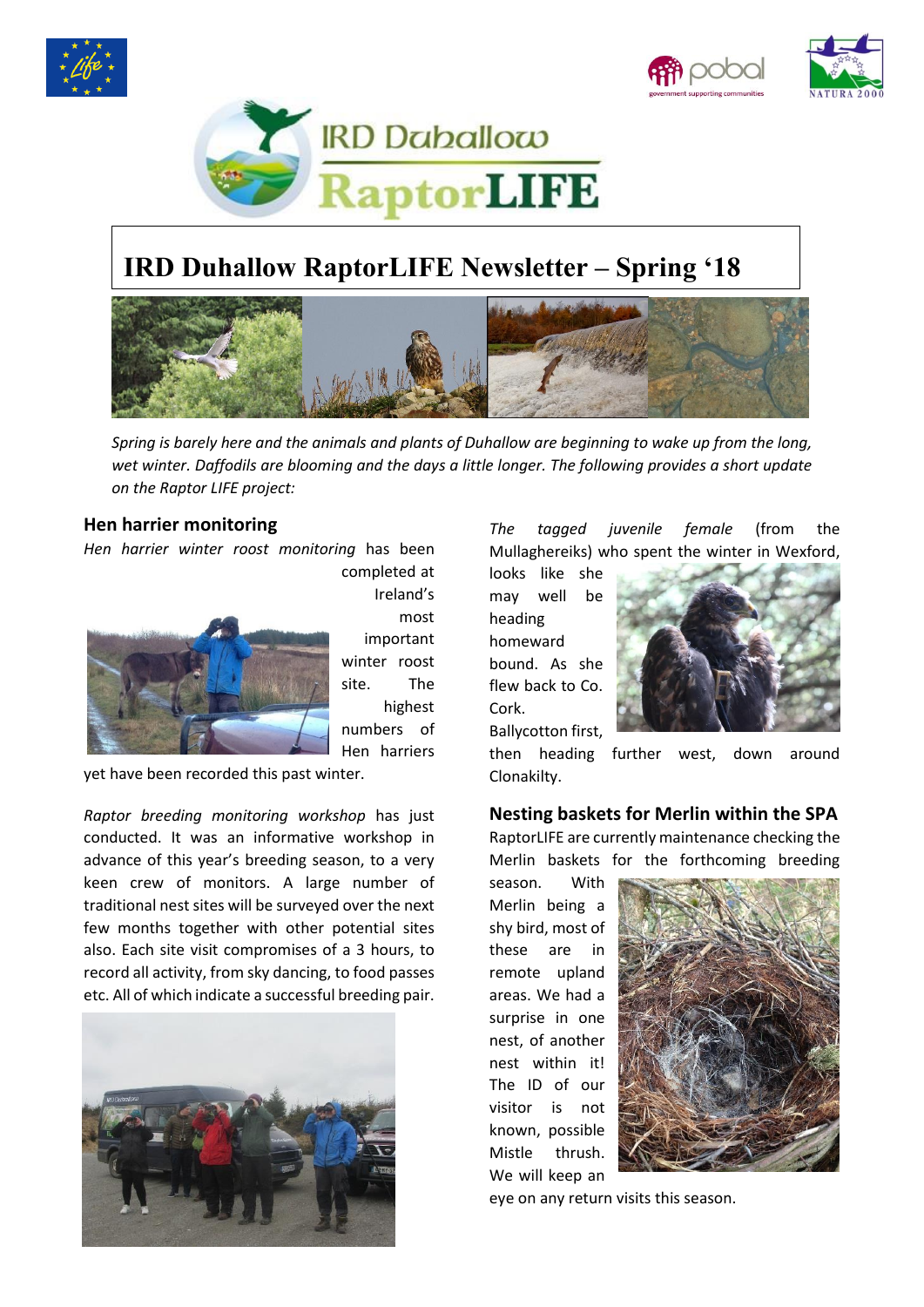

**Regeneration of heather habitat**

RaptorLIFE is continuing to trial various methods for improving heather habitat and upland habitats. Heather is the nesting habitat of choice for hen harriers, who are ground nesting birds and it provides ideal cover for a range of other wildlife

species. To date we have used brush cutters and a flailler to create a



mosaic of different vegetation heights to increase the abundance of potential prey species for raptors such as meadow pipits, skylarks and small mammals. We hope to trial controlled burning after the nesting season is over. RaptorLIFE participated in a great day at the Society of Irish Foresters Regional Field Day Forest Fire Training Demonstration at Millstreet Country Park, Co. Cork. A large crowd attended and various talks on fire safety, techniques and control, including opening address by Minister of Agriculture, Food and the Marine Michael Creed TD.Followed by veg management demonstration by George O'Connor of IRD's RaptorLife, talk on fire and veg management by Fergal Monaghan of the Hen Harrier Project and Dr Allan Mee of RaptorLIFE, Firefighting techniques by Coillte, water provision by Cork Co Fire and Rescue service. Tactical fire application by Kerry Fire and Rescue and helicopter firefighting demo! Many thanks to Ciaran Nugent and Eugene Curran, Forest Service for the invite and organisation!

## **Creation of foraging corridor and riparian buffer zone**

Work has resumed on the creation of a feeding corridor at the Source of the Blackwater, connecting two designated areas together from the Special Protected Area of the Mullaghereiks (Hen harrier) to the Special Area of Conservation of the River Blackwater (Freshwater pearl mussel). This work involves clearing trees back 25m on each side of the river. This will not only create a foraging corridor for the Hen harrier, but also benefit the river too. This image is of the very young River Blackwater. It shows quite clearly the lack of a riparian buffer zone, when these trees were planted.

#### **Further information**

Make sure to keep an eye out for future events hosted at IRD Duhallow in Newmarket. You can find out what's on by checking our Facebook and website pages (addresses listed below).



- **Phone**: +353 (0) 29 22181/60633
- **Web**: [www.duhallowlife.com/raptor-life/](http://www.duhallowlife.com/raptor-life/)
- **Facebook**: @IRDDuhallowLifeProject
- **Email**: [allan.mee@irdduhallow.com](mailto:allan.mee@irdduhallow.com) or [tomasz.siekaniec@irdduhallow.com](mailto:tomasz.siekaniec@irdduhallow.com) or [nuala.riordan@irdduhallow.com](mailto:nuala.riordan@irdduhallow.com)

IRD Duhallow's LIFE projects would like to acknowledge and thank all of the landowners, supporters and volunteers for their assistance with the projects to date.